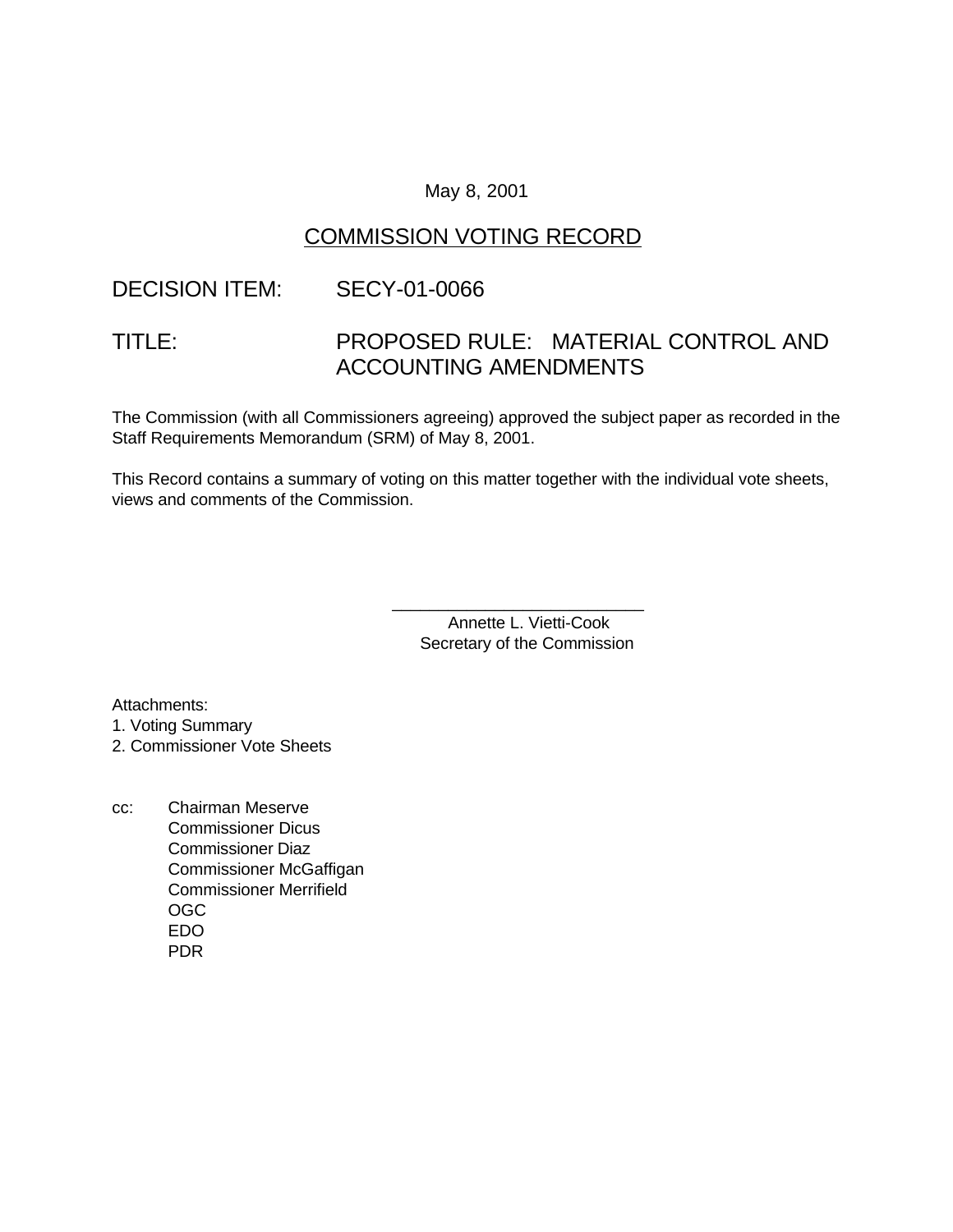### VOTING SUMMARY - SECY-01-0066

## RECORDED VOTES

|                    | <b>NOT</b><br>APRVD DISAPRVD ABSTAIN PARTICIP COMMENTS | DATE |         |
|--------------------|--------------------------------------------------------|------|---------|
| CHRM. MESERVE      | $\mathsf{X}$                                           | X.   | 5/1/01  |
| <b>COMR. DICUS</b> | X                                                      | X.   | 4/30/01 |
| COMR. DIAZ         | X                                                      | X.   | 5/3/01  |
| COMR. McGAFFIGAN X |                                                        | X.   | 5/1/01  |
| COMR. MERRIFIELD X |                                                        |      | 4/25/01 |

#### COMMENT RESOLUTION

In their vote sheets, all Commissioners approved the staff's recommendation and some provided additional comments. Subsequently, the comments of the Commission were incorporated into the guidance to staff as reflected in the SRM issued on May 8, 2001.